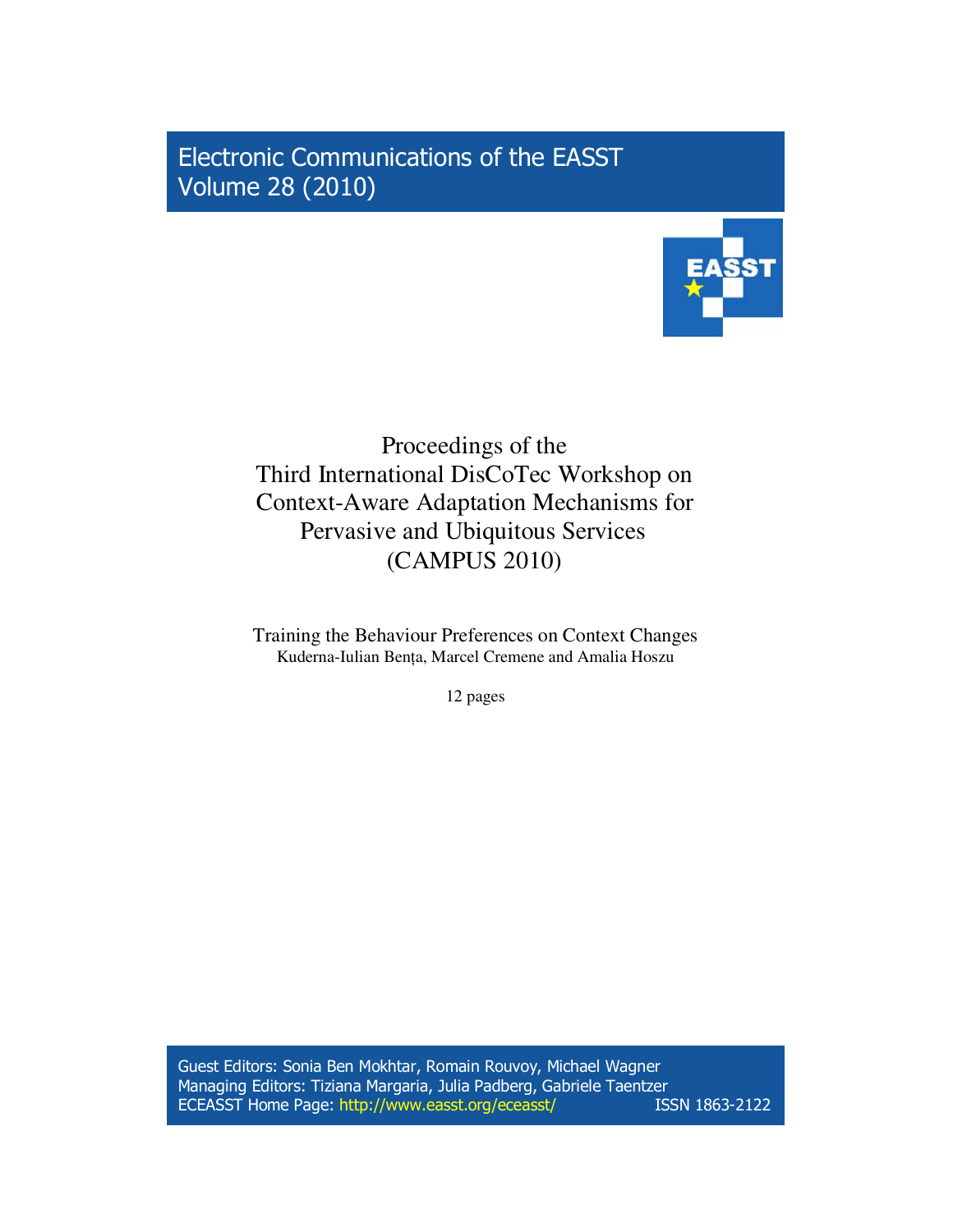

### **Kuderna-Iulian Ben**ţ**a, Marcel Cremene and Amalia Hoszu**

Technical University of Cluj-Napoca

**Abstract:** Personalized ambient intelligent systems should meet changes in user's needs, which evolve over time. Our objective is to create an adaptive system that learns the user behaviour preferences. We propose \*BAM – \* Behaviour Adaptation Mechanism, a neural-network based control system that is trained, supervised by user's (affective) feedback in real-time. The system deduces the preferred behaviour, based on the detection of affective state's valence (negative, neutral and positive) from facial features analysis. The neural network is retrained periodically with the updated training set, obtained from the interpretation of the user's reaction to the system's decisions. We investigated how many training examples, rendered from user's behaviour, are required in order to train the neural network so that it reaches an accuracy of at least 75%. We present the evolution of behaviour preference learning parameters when the number of context elements increases.

**Keywords:** Ambient Intelligence, Affective Computing, Personalization, Context Awareness, Ontology, Neural Networks.

## **1 Introduction**

Intelligent ambient systems aim to help the user to manage the various devices surrounding him. An intelligent ambient (IA) system like a smart home should have the ability to respond to individual needs [KMGA08]. Also, such a system should be non-intrusive [CEF09].

**Objective.** Our objective is to create an IA system that observes the user reactions and learns from these observations. A non-intrusive way to observe the user it is to monitor his facial expressions. Our system deduces the preferred behaviour, based on the detection of affective state's valence (negative, neutral and positive) from facial features analysis. In order to keep the system simple, we will consider just the interaction with one user, therefore avoiding the multi-user issues addressed by some other smart home solutions [HAM+06].

**Motivation.** The use of an affective, non-intrusive, feedback is motivated here by the fact that in some cases such a feedback is more suitable than an explicit command. For instance, an impaired person has difficulties to give some direct commands (vocal or physical) in order to control the behaviour of a smart home. Our interest for online learning systems is motivated by the fact that the context, in particular the user needs, is evolving in time. A particular case is the structural modification of the context (i.e. adding e new context element).

**Scenario.** In order to have a better understanding of our problem we present an application scenario. Part A concerns the learning of a new behaviour preference and part B concerns the situation when a new context element is added.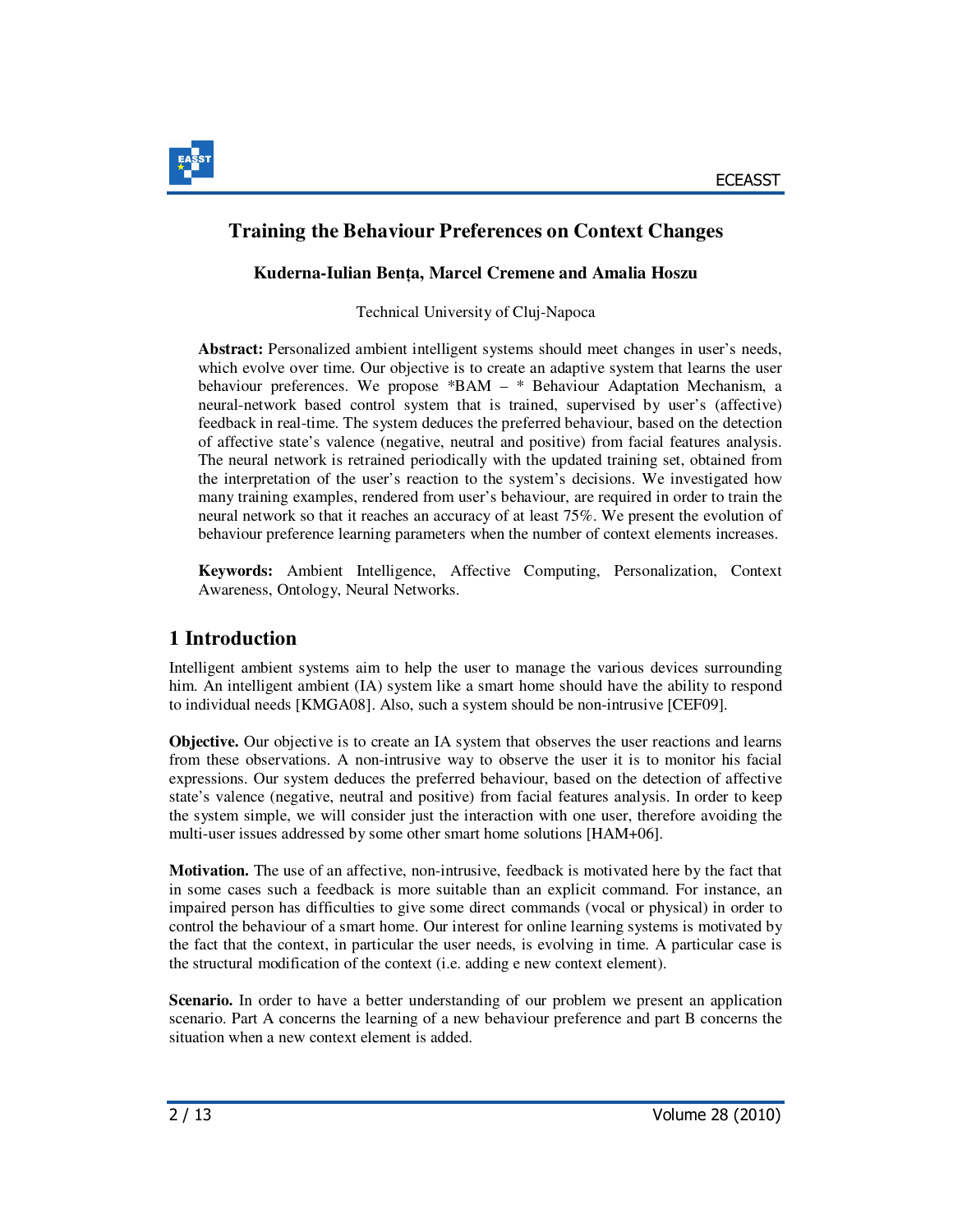



 A. Maria is a physical and speech impaired person. She is invited to her friend Laura that has an Affective-aware Smart Home (ASH). As Maria is a welcomed guest, the system will authorize her to personalize the system's behaviour. One of the house behaviour rules closes the blinds when the outside light has the same intensity as inside. Maria likes to look outside the window and so, when the first decision of the system to close the blinds is triggered (at sunset, for instance), she will display immediately (in the following minute) a negative emotion (i.e. anger), showing her disapproval. The ASH will learn (after repeating it a few times, if needed) Maria's new preference.

 B. Later on, ASH is upgraded with a temperature sensor that senses the room and the outside temperature. By expressing her reaction to the system's decisions, Maria is effectively providing new behavioural preference examples and the upgraded ASH learns to react to both, light and temperature context elements.

**Approach.** We propose \*BAM, a control mechanism that allows the system to learn the new behaviour preferences without editing the rules by hand, but feeding back the user's multiple kind of responses (symbolised by the "\*" preceding the acronym "BAM"), to the system's decisions.

 In order to prove the concept we captured the user's affective reaction from facial displays using the personalized version of "Face Reader" tool [BKE+09], to detect three valence levels of the person's emotional state, that are used as a as positive, negative or neutral feedback. The results in training a MLP neural network to learn the preferred behaviour from the user's affective reaction are discussed. We used ontology to describe the user context and preferences.

**Outline.** The rest of the paper is organized as follows. In section 2 we overview the actual solutions. In section 3 we present the principle of the user reaction controlled loop mechanism, \*BAM, for behaviour preference online learning. The implementation details of the Affectiveaware Smart Home (ASH) with the ©BAM variant are explained in section 4. In the next section we analyse the accuracy of the MLP neural network to learn the preferred behaviour from the user's affective reaction, when the context changes. In the last section we conclude our work and present the future work.

### **2 Related Work**

This section aims to respond to the following technical questions related to our objective:

- 1. How are the user's behaviour preferences discovered?
- 2. How should we represent the user preferences?
- 3. How should the system adapt its behaviour to the user's needs of preferences?

**User preferences discovery.** Users' needs are evolving over time. In order to meet this requirement, one option is to let the user edit the behaviour rules in a GUI. But editing the IA rules is difficult for the user because of the complexity that comes with the use of different sensors and actuators, leading to a large number of rules to define [NYS+05][GYC+07]. Moreover in [GYC+07] the authors notice that "rule-based reasoning is not flexible and can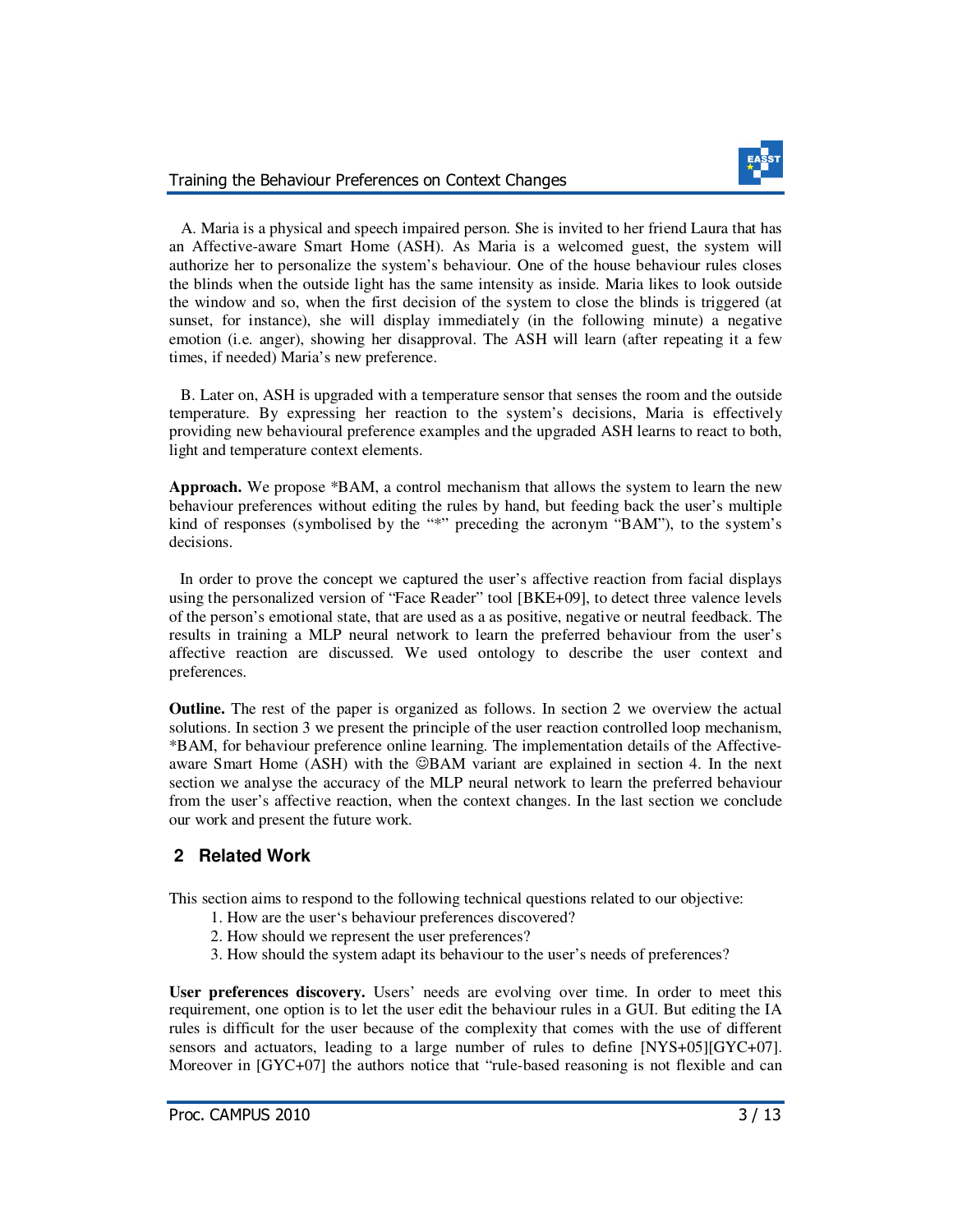

not adapt to changing circumstances". A second option to determine the user's preferences is to use machine learning techniques. A third, hybrid option, is presented in [MTWP09], where the authors propose a combination of rules and machine learning to personalize the behaviour of the system. Although this solution seems promising, it is yet unclear what would happen when the rule set will grow larger.

**Behaviour preference representations.** In [HIR06], the authors present a review of the existing context related preference representation. Also, they propose a score based solution. They assign a score to each preference possibility, consisting in a real value in the [0, 1] interval or a predefined value (veto, indifferent, mandatory, error situation). If a context *C*, and an associated variable set *v* are present, the score will be the function *score(p.s,C,v)*, where *p.s* is the scoring expression, otherwise the score is indifferent. In this model the context elements are considered distinct, without any relation between them.

 An ontological representation of the preferences is presented in [ALL05]. It models ontologically the relations between the context elements and the preferences. The Preferences class has relations with all the main classes (*Time*, *Agent*, *Location*, *Activity*). The preference can be positive or negative indicating an appropriate or inappropriate choice for a resource, environment or operation. This model uses a probability to set the preference priority, but has only two values to express the relation between the context and the service (desired behaviour).

 Another solution [HAM+06] uses Bayes RN-Meta-Networks, organized in multi-layers. The preferences are modelled by complex levelled conditional probabilities between the user, the context and the preferred service.

 In the article [Fla05] the author presents an associative network between context and application. Each context element could be associated with all N applications for a user. The association relation is modelled by a variable weight *w* that indicates the connexion strength between the context element and the application, thus given the weight matrix and a certain context, one may predict the application a user will choose. Extending this idea, the weights could store the user's preferences, but lacks the advantages of ontological modelling.

 The neural networks are used in [SKW05] to describe weighted relations between the context elements (responding to: who, where, when, how) and the context elements (responding to how), the services and service parameters. They use MLPs (Multi Layer Perceptrons) with one hidden layer. This solution does not use ontologies in context modelling.

We may notice in Table 1 that only one solution adopted an ontological context modelling and has only two values to express the relation between the context and the desired behaviour.

| Solution                 | <b>Ontological Context</b> | Context-service relation      |
|--------------------------|----------------------------|-------------------------------|
| CtxPrefScore [HIR06]     |                            | score $([0, 1])$              |
| <b>OWLPref</b> [ALL05]   |                            | ontological (appropriate/not) |
| Bayes Meta-Nets [HAM+06] |                            | probabilistic                 |
| NNAssoc [Fla05]          |                            | association network weights   |
| UPM [SKW05]              |                            | MLP weights                   |

Table 1: Comparison between different preference representation solutions.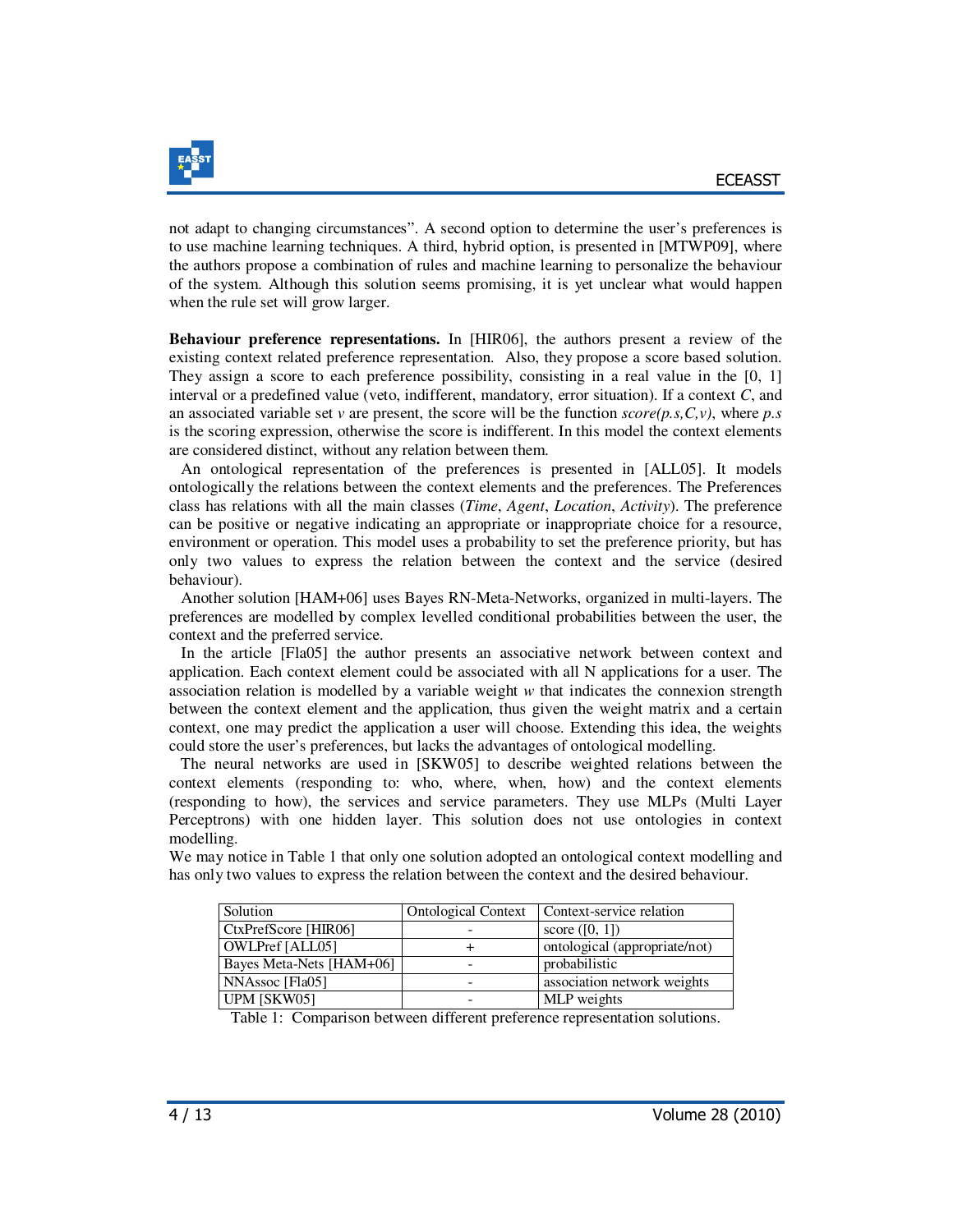

**Behaviour adaptation mechanisms.** There are different approaches for context-service (behaviour) relation which allow for a more or less fine grained expression of the preferences. The Bayes Meta Network solution [HAM+06] is the nearest to meet our online updatable preferences objective, in the sense that it uses user's feedback, but in this case they do not use ontologies and need a prior probabilities calculation.

 Regarding the use of emotional response for learning the desired behaviour, the article [Bro07] presents a reinforcement learning mechanism where a social robot learns from rewards and punishments expressed by positive (happy) and negative (fear) emotions. A reinforcement learning mechanism implies giving feedback for a set of tasks, but our objective is to have a simpler loop with immediate response. We also searched for a more general emotion valence assessment tool, explained in detail in [BKE+09] where we proposed a personalized version of the FaceReader [FR] for detecting the user's affective state valence.

| Solution                 | Machine Learning | Learning type | Feedback     | On/off-line |
|--------------------------|------------------|---------------|--------------|-------------|
| Adaptive Home [Moz05]    | O-learning       | reinforcement | implicit     | online      |
| Bayes Meta-Nets [HAM+06] | Baves Meta-Nets  | supervised    | explicit     | online      |
| <b>FLORA-MC [SHRS08]</b> | FLORA-MC         | supervised    | implicit     | online      |
| CASAS [RaC09]            | <b>HMM</b>       | supervised    | both $(i&e)$ | offline     |

Table2: Comparison between different preference machine learning techniques.

 Because the user's implicit reaction (from the historical data) can be intrusive, the explicit feedback is preferable [HAM+06] [RaC09]. Bayes Meta Network solution [HAM+06] supports online preference discovery mechanism in context awareness. The mechanism consists in updating the preference model for each user if the system's decision was disproved by at least one user. The preference model update is done by calculating the distribution probability for each user and then propagating the values to the next meta-network layers. Its main issue is that the prior probabilities need to be initially calculated by a human, which is difficult for a large number of context elements. The main advantage of this model is that it supports online preference update.

 There are preferences learning solutions that also allow online adaptation, when changes in user's preferred system behaviour occur by relearning the preferences [Moz05] [HAM+06] [SHRS08]. CASAS [RaC09] handles this problem indirectly by observing the changes in activity patterns (activity start time, duration), making predictions about the action that the user will do in a house (e.g. to turn on the TV, the lights, etc.), in a certain temporal context that repeats in a similar way, periodically.

 The learning parameters of the modified preferences (re-learning), like the number of necessary examples for training, the time necessary for applying the preferences (feedforward), are rarely discussed (only [SHRS08]). Moreover, [MPTW09] addresses preference learning when possible values of one context element vary.

 We describe a supervised preference learning mechanism based on explicit feedback and we analyse it in section 5, similar to [SHRS08], the  $\heartsuit$ BAM learning parameters.

 In [MPTW09], it is discussed the problem of preference update when possible values of a single context element increase. A rule based solution is presented to tackle the problem which appears when increasing the possible values number that a context element can take. Another less addressed issue of context structural changes is that the number of context elements may change due to upgrades in an IA system, challenging the system to become scalable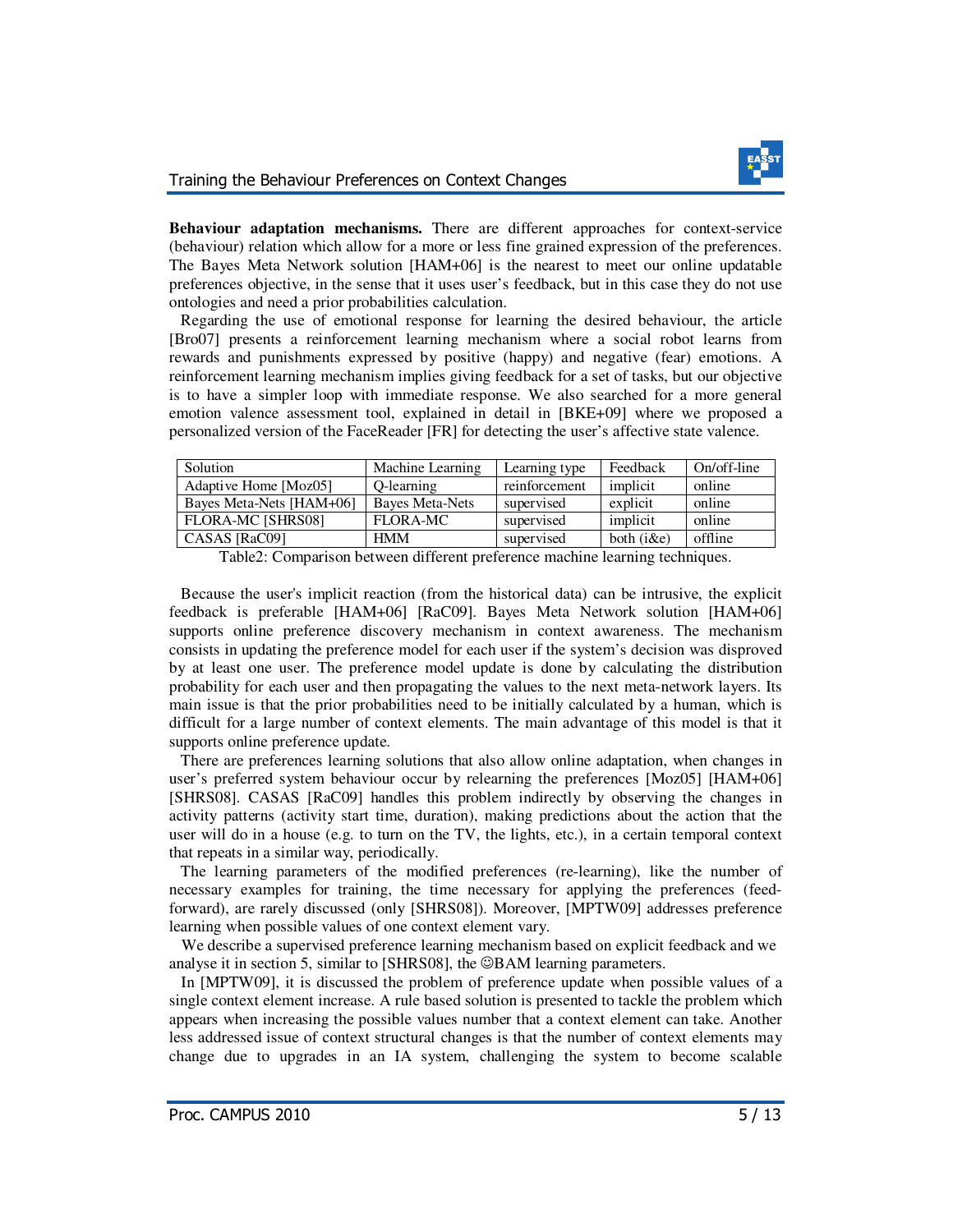

[ACPP+09]. Further more, our approach is original in the sense that it tries to answer an intriguing question: what happens with the learned preferences, when the number of context elements changes.

After analysing these examples, our conclusions are:

1. Rule based systems are difficult to extend.

2. Ontological representation of the user preferences in context-aware systems is rarely addressed despite the advantages of using ontologies.

3. The behaviour adaptation mechanisms are online and supervised, rarely use explicit user feedback. Also, these solutions rarely handle preference when the context structure changes, like different number of values for a context element or variations in the number of context elements.

# **3 The Principle of \* Behaviour Adaptation Mechanism**

We made the following decisions for modelling the intelligent ambient (IA), in particular ASH's knowledge:

1. To use the ontology for context and service representation

2. To represent the context-service relation, that is the preferred behaviour as weights, stored in the ontology

3. To update the preferred behaviour according to the user's feedback to the system's decisions In principle, we consider the context *C*, composed by context elements in relation with each other, a service vector *S*, and a weight vector *w*, that records the preferred behaviour, that is the

service to choose when the context *C* is present and a current reaction  $\mathcal{R}$  of the user *U*.

 The meaning of the "\*" preceding BAM is that this mechanism is acquired though multiple type of feedback, explicit: voice commands, affective states, GUI-based or implicit: analysing the human behaviour. The affective "☺" variant of \*BAM is explained in section 3.2.

### **3.1 Preference representation**

We argue that storing the preference in neural network weights is better than in Bayes RN Meta-networks like in [HAM+06] because:

1. The neural network allows initial training by an example training set, comparing to a mandatory prior probability calculations, simplifying the work at this stage.

2. If the rules or the Bayesian approach would be used, a full description of the

behaviour should be given (all combinations of context values and desired behaviour), a neural network can run with a few training examples if any, due to its generalization capability, and adjust online.

3. The neural network has the ability to generalize from a given set of examples.

Representing the preferences in ontology is motivated by the following arguments:

1. The ontology supports the distribution and reuse of the once learned preference in other applications with the same context elements and services, or similar (when increasing or decreasing one or more context elements or services).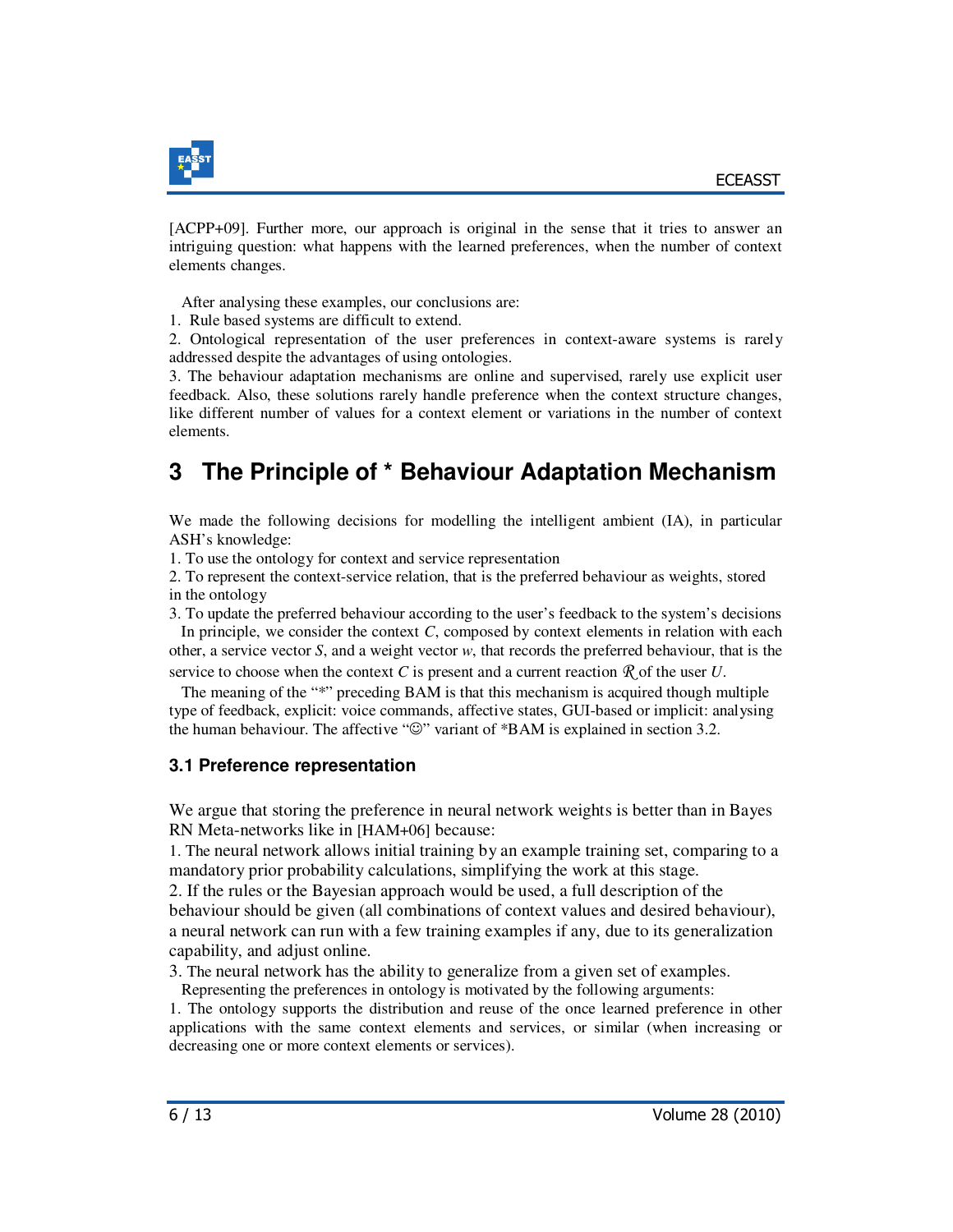2. The neural network is to become dynamically reconfigurable (we may change its parameters on runtime: the number of hidden layers, neurons on each layer, activation function type, learning rate for each layer neurons).

 The part of the ontology containing the representation of the neural network is beyond the purpose of this article, as in this first implementation we saved the neural network parameters values in a file.

### **3.2 The Affective Behaviour Adaptation Mechanism**

We propose to replace the rule based decision mechanism with a neural network that learns from the user's feedback the new preferred behaviour, in order to respond to the user's new needs. Because we like the user to interact as natural as possible with the system, we propose to use the affective kind of user feedback (☺BAM). To estimate the current affective state we used a software tool that analyses a person's facial features and asses the current basic emotion [FR] and adapted it to determine the current affective state's valence [BKE+09].

 Figure 1 depicts the general architecture of our system. The Context-sensitive Control system is based on a MLP neural network.

 For capturing the facial images, we used a high quality web cam and the "FaceReader" affective states assessment software [FR] [BKE+09]. Voice commands and gesture interpretation are considered for future work. The system records the user emotional variations for a specific time period after the system actions are performed. These variations indicate if the system actions were as the user expected or not. For instance, taking as reference the normal neutral valence affective state, a positive displayed emotion will mean approval and a negative emotion will mean disapproval of the system's decision, if expressed immediately after it. We hypothesize that if we consider one minute time reaction, the user's affective states we measure is causally related to the systems behaviour observed by that particular user.

The mechanism works as explained below (see Figure1):



Figure 1: The principle of preference update based on the user's affective response  $\odot$  BAM.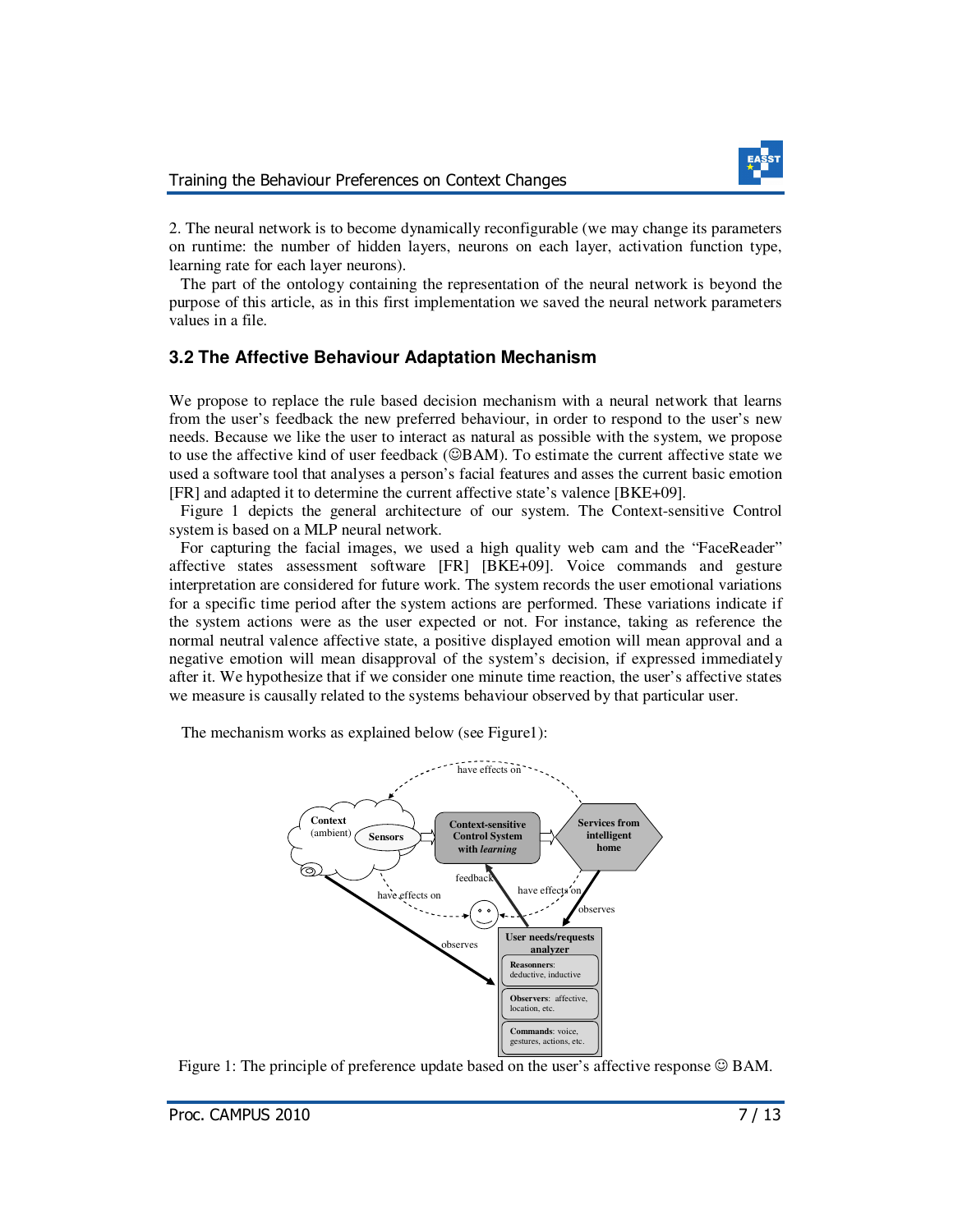

1. At *t0* the system will choose a service for the present context by feeding forward in the randomly or prior trained (with values from that user's behaviour history in similar conditions) neural network.

2. This decision for a service *s* at *t0* will determine a user reaction in the next time interval *t1*. From this reaction, we are interested only in the valence of the emotion: positive (meaning acceptance) or negative (denial).

3. The acceptance or denial will determine the adequate weight *w* modification. Then the cycle repeats from 1. This way the system adapts itself in successive steps.

 The principle for training the neural network is a supervised one. The element that changes during the time is the training set. We used a modified version of the back-propagation algorithm. When the user affective reaction is negative, the desired output is inverted in the training set. The network is re-trained periodically. At this moment, the desired output is estimated only using the emotional reaction but we intend to add also explicit commands and thus the system will learn to respond according to these commands.

# **4 The Affective-aware Smart Home Implementation**

The details of the Affective-aware Smart Home (ASH) implementation are beyond the scope of this paper. Briefly, ASH is based on a Jadex multi-agent system, on Phidgets boards for the sensorial context information gathering and actuators [BHVC+09].

We use ontologies to model the context information because they are independent from any programming language, support formal representation of the context [GPZ05][WZGP04], allow knowledge distribution and reuse, logical context reasoning (consistency check, subsumption reasoning, implicit knowledge inference) [YaL06]. Ontologies provide expressing power (i.e. OWL has cardinality constraints), hierarchical organization, use standards for efficient reasoning, abstract programming and interoperability [ESB07]. By using reasoning mechanisms, the context can be augmented, enriched and synthesized [BMC+06]. Moreover it solves heterogeneity, ambiguity, quality and validity issues related to the context data. [KrS07].

 The user related data is usually considered as a part of the context and can also be ontologically modelled [Hec05], including details on her/his affective states [BRC07].

### **4.1 The Affective Knowledge Representation**

We added in the context ontology the State concept as in [BRC07], but, as we were interested in the valence representation for the current state, we defined the subclass CurrentState having the valence property with three possible values as depicted in Figure 2:

| SH_upper:State         | 箋 | valence   | X |
|------------------------|---|-----------|---|
| SH_upper:Affective     |   | positive  |   |
| SH upper:Mental        |   | positive  |   |
| SH_upper:Physiological |   | Inegative |   |
| CurrentState (1)       |   | Ineutral  |   |

Figure 2: Fragment from the *SH\_lower* ontology illustrating a *CurrentState* individual (*left*) and its valence property with the three possible values (*right*)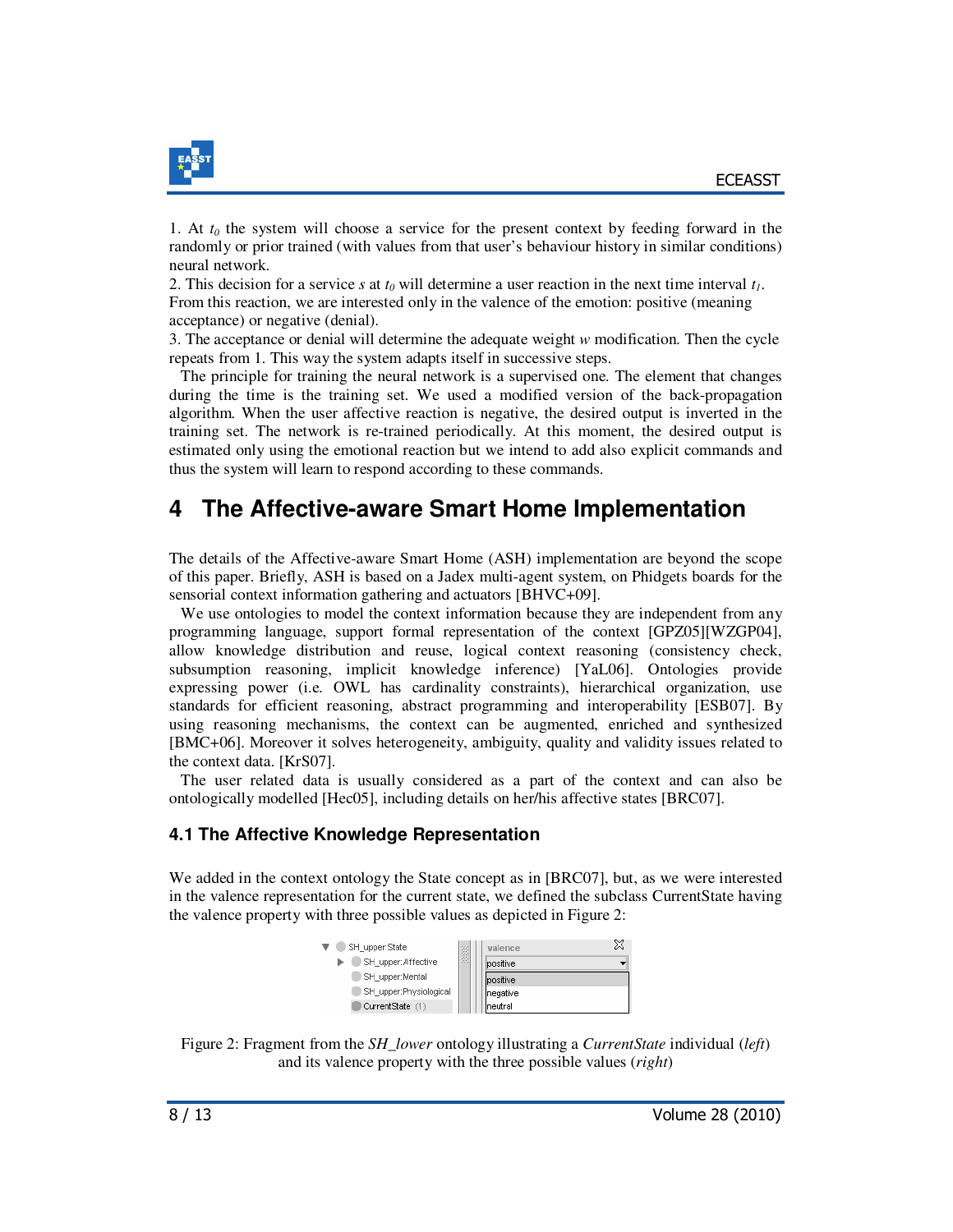

### **4.2 Modelling Preferences in a MLP Neural Network**

At this stage we implemented our multilayer perceptron (MLP) using a Java API that allows to save the network parameters in a file [BCT09].

 The entrance of the MLP had two inputs, the room light (LightSensor1) and the outside light (LightSensor0), with three possible values (low, medium and high) which are permanently updated into the ontology by the sensor agent:

light\_indoor=sensorMap.getSensorById("LightSensor1").getSensorValue();

 There is just one output of the neural network, the blinds' status (on/off) that has to be set up in the ontology once a decision is taken:

deviceMap.setDeviceStatus("Blind\_2","ON");

We may compare this with the equivalent Bayes RN Meta-networks [BHVC+09] solution where there is an important increase of prior probabilities with the number of inputs. In our scenario we would have to fill in  $3^{2} \times 2^{1} = 18$  combinations, but when adding a binary value input (authorized/not authorized user), the number of prior probabilities would double: 36. So, an there is an exponential grow. Moreover, the presence of two users, demands one more layer, resulting that for n users,  $n+1$  Bayesian layers are needed. As a consequence  $3*36 = 108$ values need to be computed.

The complexity of the Bayes RN Meta-networks [Anh05] is:

$$
O(N^*p^*q^{\alpha} + q^{\alpha^*N^*p})
$$
 (1)

 Where *N* is the number of users, *p* is the user's probability to be in a certain location, *q* the number of service values or possible actions,  $\alpha$  is a value proportional with the number of context elements multiplied by the possible values for that element. For the given example the complexity would be O  $(1^*1^*2^6 + 2^{6^*1^*1}) = O(128)$ .

In the neural network case we reduce the complexity to:

$$
O(e^*q). \tag{2}
$$

Where *e* is the number of context elements, q the number of service values or possible actions, so we have  $O(2^*2) = O(4)$ . That reduces the complexity 32 times.

## **5 Results and Discussions**

The experiments were developed in two main stages. The first one was a functional test to see if ASH with ☺BAM is able to learn a new preference after the system was trained with an initial training set [BCT09]. We worked under the hypothesis that affective responses are closely related in time (1-3 minutes) to system's decisions and are not induced by some other factor. The second stage consisted in simulations of the ©BAM training, when varying the number of context elements. In this second stage we used Weka [HFHP+09] to simulate training the neural network with an initial behaviour preference and then retrain it with a new one. We wanted to see how many training examples have to be provided to the system, so that it learns the new preference and we compared this with the to the number of examples needed for the initial behaviour preference learning. In Figure 3, the particular case of four context elements with ternary values considered as inputs of the neural network and one binary service considered as output is depicted. The bullet-dotted line above shows the initial training phase and the square-dotted one below is the retraining result. The continuous straight line,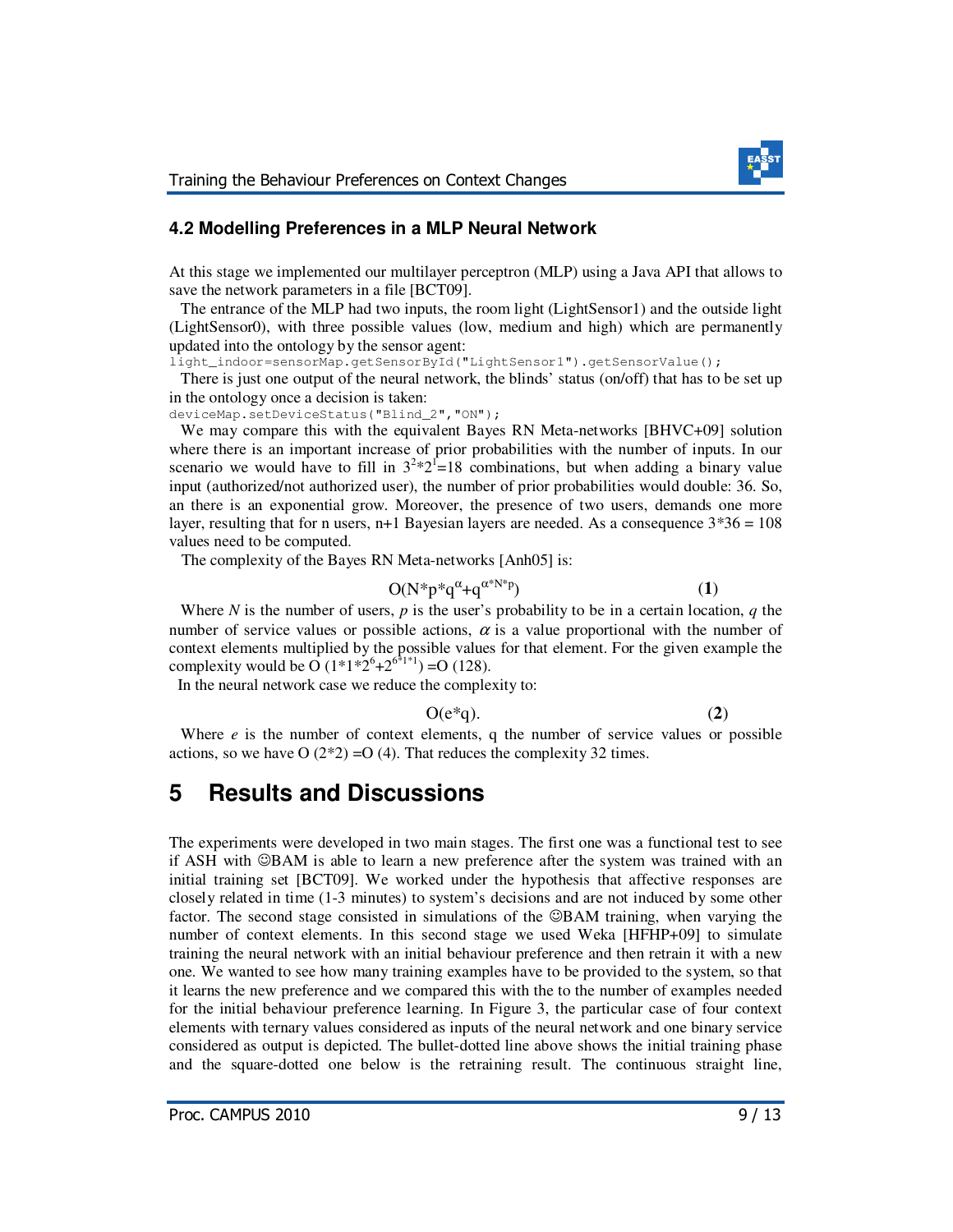

representing 75% correct behaviour accuracy, is the threshold to consider that the new behaviour is learned in a considerable manner. The probability of correct behaviour starts at 50% as the blinds position can be only on/off. The training curve shows a faster learning slope then the retraining as changing the behaviour demands more examples for the system to follow up the new behaviour.



Figure 3: An example of the variation of the number of examples needed for training

 We did the same simulations varying the number of context elements from 2 to 10. We noticed that because of the complexity the number of context elements should not exceed 8 otherwise the neural network will not learn from the examples in a consistent manner. However, even a smaller number of context elements are practically problematic, as the number of needed examples increases exponentially like in the Figure 4.



Figure 4: The training examples number needed when the context elements number increases

 Regarding the computing time, there are two components. One is due to facial analysis and affective states valence interpretation that is estimated to 200ms. The second time component is due to training the control system. Table 3 shows the mean time values spent in order to train/retrain the system with one example. The increase of the time duration with the number of context elements is determined by the increased complexity of the neural network. The time values for 'retrain' are higher then for 'train' as the changes in the input-output function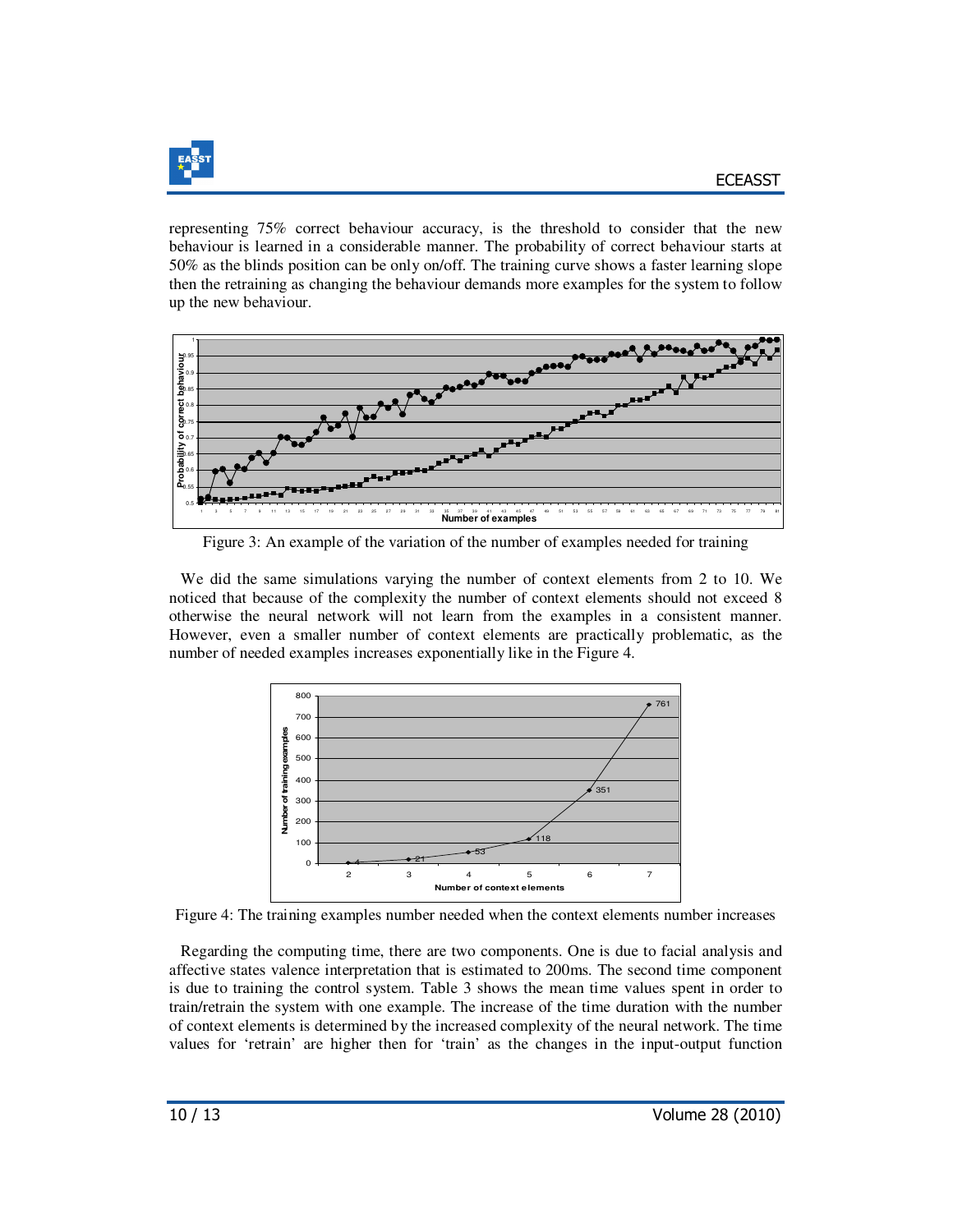

approximated by the neural network lead to more calculations then the small adjustments needed when more examples are added for 'train'.

| Number of context elements |                                 |      |       | -               |      | -     |
|----------------------------|---------------------------------|------|-------|-----------------|------|-------|
| Train                      | $\Omega$ $\Gamma$<br>⌒<br>ن ن ر | 4.91 | 7.93  | 8.94            | 1.96 | 13.1  |
| Retrain                    | 8.45                            | '.58 | 32.26 | 54.1′<br>$\sim$ |      | 84.90 |

Table 3. The time (ms) for training one example in function of the number of context elements

 We conclude that some other online machine learning solution should be also selected and tested. In order to do the selection the criteria are:

1. To learn faster the new behaviour preference

2. To allow the retraining even if the number of context elements is big

3. To allow a better generalization (to need for less training examples).

### **Acknowledgments**

This work was supported by CNCSIS –UEFISCSU, PNII – IDEI, project number 1062/2007.

# **6 Conclusions and Future Work**

We proposed and tested a new behaviour adaptation mechanism, \*BAM, for ambient intelligence. This is based on a neural network and is original in the sense that it learns from the user's affective reactions (valence) to the system's decisions. It allows preference discovery, storage and usage for responding to ever changing user needs. At this stage the preferences are stored as neural network weights in a file, but we envision storing them in an ontological representation.

 We found out that in order to learn a new behaviour preference, the neural network needs a number of examples that increases exponentially with the number of context elements. That is not practical for a user when more then four context elements are used by the context aware system.

 As a future development, we will analyse some other online machine learning solutions to increase robustness to context number increase, reduce the time and number of training instances needed by \*BAM to learn the new preference and obtain a better generalisation capability.

# **References**

- [ACPP+09] R. Anthony, D. Chen, M. Pelc, M. Persson, M. Törngren. Context-Aware Adaptation in DySCAS. In: *Electronic Communications of the EASST*, vol. 19, 2009, (CAMPUS 2009), Lisbon, Portugal, June 12, 2009.
- [ALL05] K. Anh, Y.-K. Lee, S. Lee. OWL-Based User Preference and Behavior Routine Ontology for Ubiquitous System. Pp.1615-1622, LNCS, vol.3761, Springer, 2005.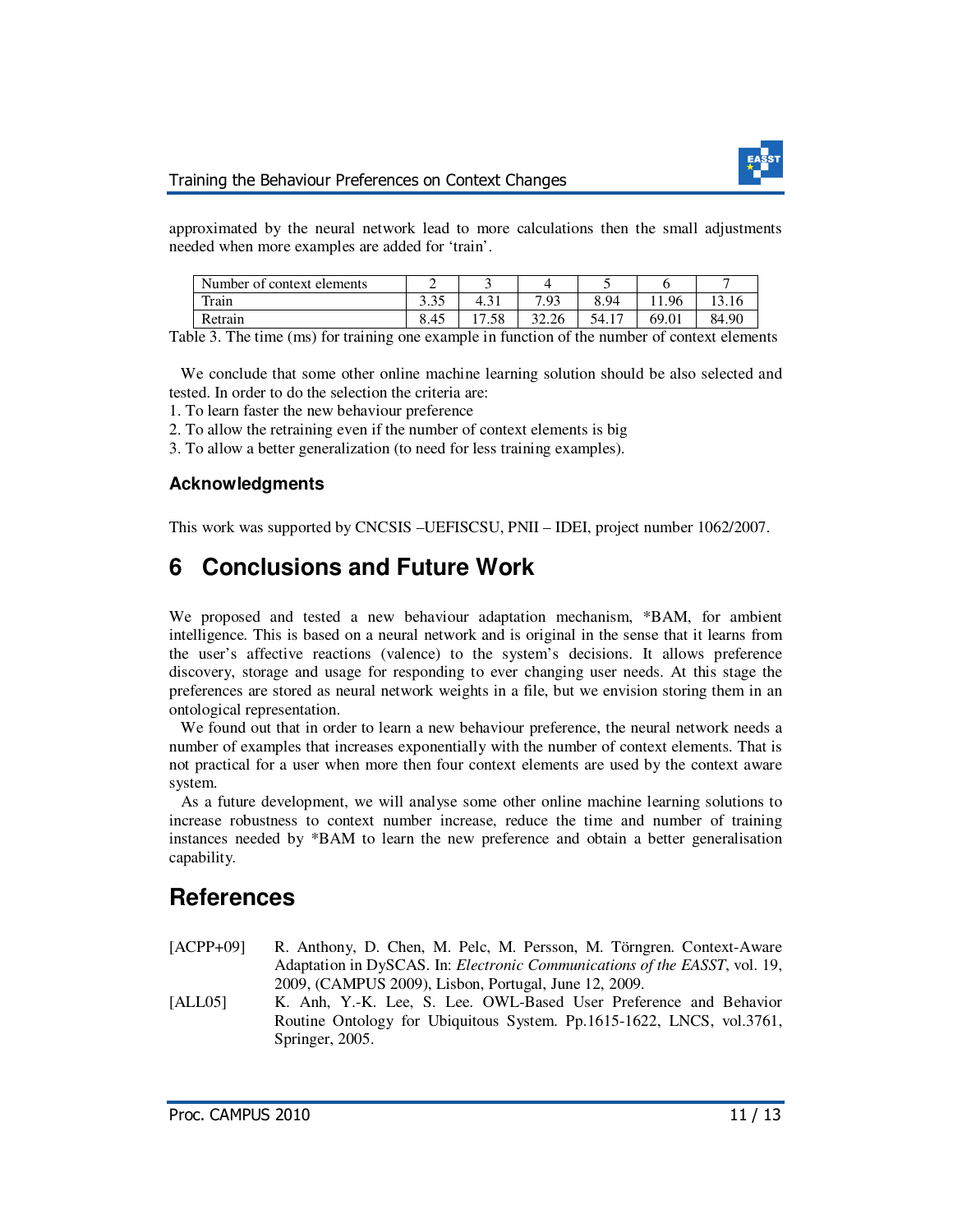

| [Anh05]            | K. Anh. User Preference Learning in Context-aware Computing. Master<br>thesis, Department of Computer Engineering, Faculty of Graduate School of<br>Kyung Hee University, Korea, 2005.                                                                                                                                                                           |
|--------------------|------------------------------------------------------------------------------------------------------------------------------------------------------------------------------------------------------------------------------------------------------------------------------------------------------------------------------------------------------------------|
| [BCT09]            | K.-I. Bența, M. Cremene, V. Todica. Towards an Affective Aware Home,<br>ICOST'09, LNCS, vol. 5597, pp. 74-81, Springer, 2009                                                                                                                                                                                                                                     |
| [BHVC09]           | K.-I. Bența, A. Hoszu, L. Văcariu, O. Creț. Agent based smart house platform<br>with affective control, EATIS, Prague, Czech Republic, 3-5 June 2009.                                                                                                                                                                                                            |
| $[BKE+09]$         | K.-I. Bența, H. van Kuilenburg, U. X. Eligio, M. den Uyl, M. Cremene, A.<br>Hoszu and O. Cret. Evaluation of a System for RealTime Valence Assessment<br>Spontaneous Facial Expressions. In:<br>Distributed Environments<br>of<br>Adaptability, Semantics and Security Issues International Romanian - French<br>Workshop, Cluj-Napoca, Romania, 17-18 Sep. 2009 |
| $[BMC+06]$         | L. Buriano, M. Marchetti, F. Carmagnola, F. Cena, C. Gena, I. Torre. The<br>Role of Ontologies in Context-Aware Recommender Systems. In: IEEE<br>International Conference on Mobile Data Management, pp. 80, 2006.                                                                                                                                               |
| [BRC07]            | K.-I. Benta, A. Rarau, M. Cremene. Ontology Based Affective Context<br>Representation. In: EATIS, Faro, 2007.                                                                                                                                                                                                                                                    |
| [Bro07]            | J. Broekens. Emotion and Reinforcement: Affective Facial Expressions<br>Facilitate Robot Learning. LNAI, vol. 4451, pp. 113-132, Springer, 2007.                                                                                                                                                                                                                 |
| [CEF09]            | M. Chan, E. Campo, D. Esteve, J.-Y. Fourniols. Smart Homes - Current<br>features and future perspectives, <i>Maturitas</i> , vol. 64(2), pp. 90-97, Oct. 2009.                                                                                                                                                                                                   |
| [ESB07]            | D. Ejigu, M. Scuturici, L. Brunie. An Ontology-Based Approach to Context<br>Modeling and Reasoning in Pervasive Computing. In: Proceedings of the Fifth<br>IEEE international Conference on Pervasive Computing and Communications<br>Workshops, Washington, 2007.                                                                                               |
| [ $Fla05$ ]        | J. Flanagan: Context awareness in a mobile device: Ontologies versus<br>unsupervised/supervised learning. In: Proceedings of International and<br>Interdisciplinary Conference on Adaptive Knowledge Representation and<br>Reasoning, pp. 167-170, Espoo, 2005.                                                                                                  |
| [FR]               | Information<br>Technology,<br>FaceReader <sup>™</sup> ,<br>Noldus<br>http://www.noldus.com/human-behavior-research/products/facereader                                                                                                                                                                                                                           |
| [GPZ05]            | T. Gu, H.K. Pung, D. Zhang. A Service-Oriented Middleware for Building<br>Context-Aware Services. Elsevier JNCA, vol. 28(1), pp. 1-18, 2005.                                                                                                                                                                                                                     |
| $[GYC+07]$         | D. Guan, W. Yuan, S.J. Cho, A. Gavrilov, Y.-K. Lee, S. Lee. Devising a<br>Context Selection-Based Reasoning Engine for Context-Aware Ubiquitous<br>Computing Middleware, LNCS, vol. 4611, pp. 849-857, Springer, 2007.                                                                                                                                           |
| $[HAM+06]$         | Md. K. Hasan, K. Anh, L. Mehedy, Y.K. Lee, S. Lee. Conflict Resolution and<br>Preference Learning in Ubiquitous Environment. In: The 2006 International<br>Conference on Intelligent Computing, LNAI, vol. 4114 0355, Kunming<br>Yunnan Province, 2006.                                                                                                          |
| [Hec05]<br>[HIR06] | D. Heckmann. Ubiquitous User Modeling, PhD. Thesis, Saarbrucken, 2005.<br>K. Henricksen, J. Indulska, A. Rakotonirainy. Using context and preferences<br>to implement self-adapting pervasive computing applications, Software-<br>practice & Experience, vol. 36(11-12), pp. 1307-1330, Ed. John Wiley & Sons<br>Ltd., 2006.                                    |